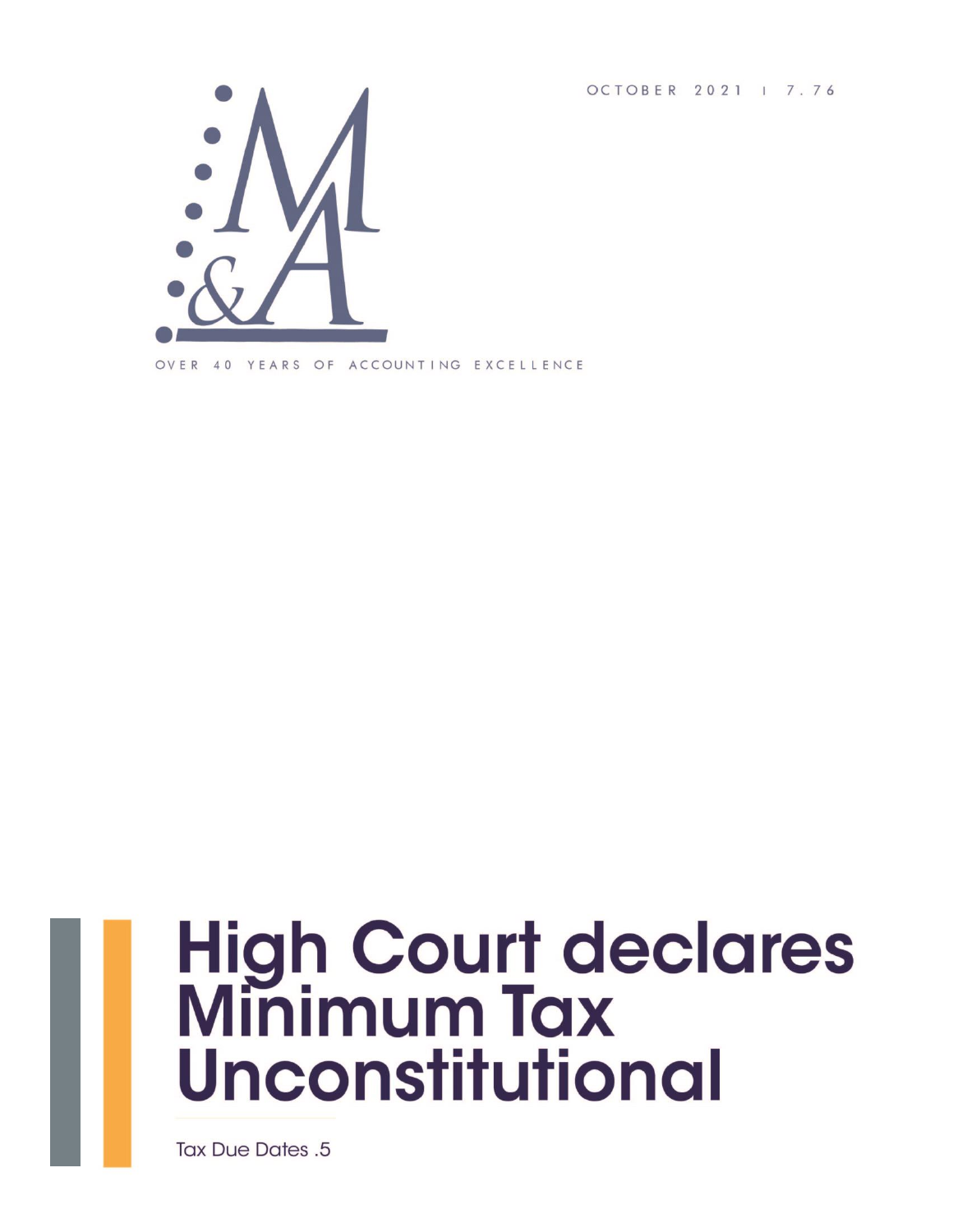

*Newsletter*

*MBAYA AND ASSOCIATES October 2021 | Issue 076 | Volume 7*

### *Introduction*

We are pleased to release the tenth edition of our tax newsletter. The main focus of this issue is the VAT Electronic Tax Register (ETR) regulations. We hope this insight will encourage you, taxpayers to comply before the due dates. This issue also highlights the recent ruling on minimum tax.

On the right column of the Newsletter you will find contact details for key members of our team who can help answer any questions you may have about the issues highlighted in this newsletter or any other matter.

We are interested in your feedback on the items covered and any topics you would like to see featured in upcoming issues of the newsletter.

Please provide any feedback at **[tax@mbaya.co.ke](mailto:tax@mbaya.co.ke)**

### In this issue

• • • *High Court declares Minimum Tax Unconstitutional » 3*

Head Office 3rd Floor, Western Heights Karuna Road, Westlands P. O. Box 45390 – 00100 Nairobi, Kenya Tel. +254(20)4443868 254 20 4448938 254 20 4446466 Fax: 254 20 4449819 **Mike Mbaya | Managing Partner** Email: mike@mbaya.co.ke **Muhungi Kanyoro | Partner** Email: mkanyoro@mbaya.co.ke **Andrew Bulemi | Partner** Email: abulemi@mbaya.co.ke **Leah Nganga | Partner** Email: lwambui@mbaya.co.ke **Abner Fundi | Outsourcing Dept. Manager** Email: abner.fundi@mbaya.co.ke **Kevin Njenga | Tax Manager** Email: knjenga@mbaya.co.ke **Darlyn Mbaya | Manager and Partner Savanna Associates**

**Contacts** 

Email: darlyn@mbaya.co.ke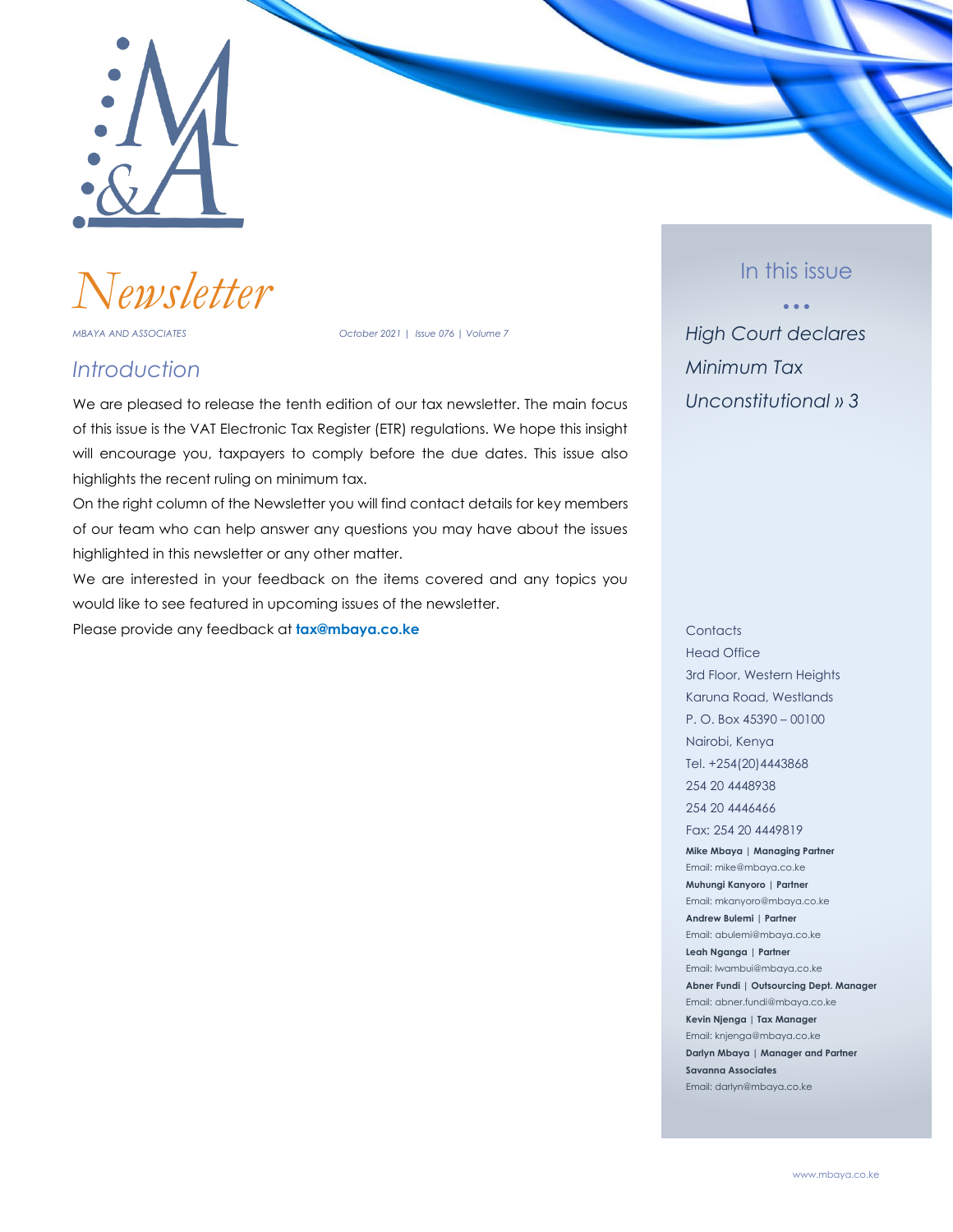

October 2021



### Table of Contents »

| The Kenya Revenue Authority launched the Annual Tax Payers' Month which is held every year in October. 1 |  |
|----------------------------------------------------------------------------------------------------------|--|
|                                                                                                          |  |
|                                                                                                          |  |
|                                                                                                          |  |
|                                                                                                          |  |
|                                                                                                          |  |
|                                                                                                          |  |
|                                                                                                          |  |
|                                                                                                          |  |
|                                                                                                          |  |
|                                                                                                          |  |
|                                                                                                          |  |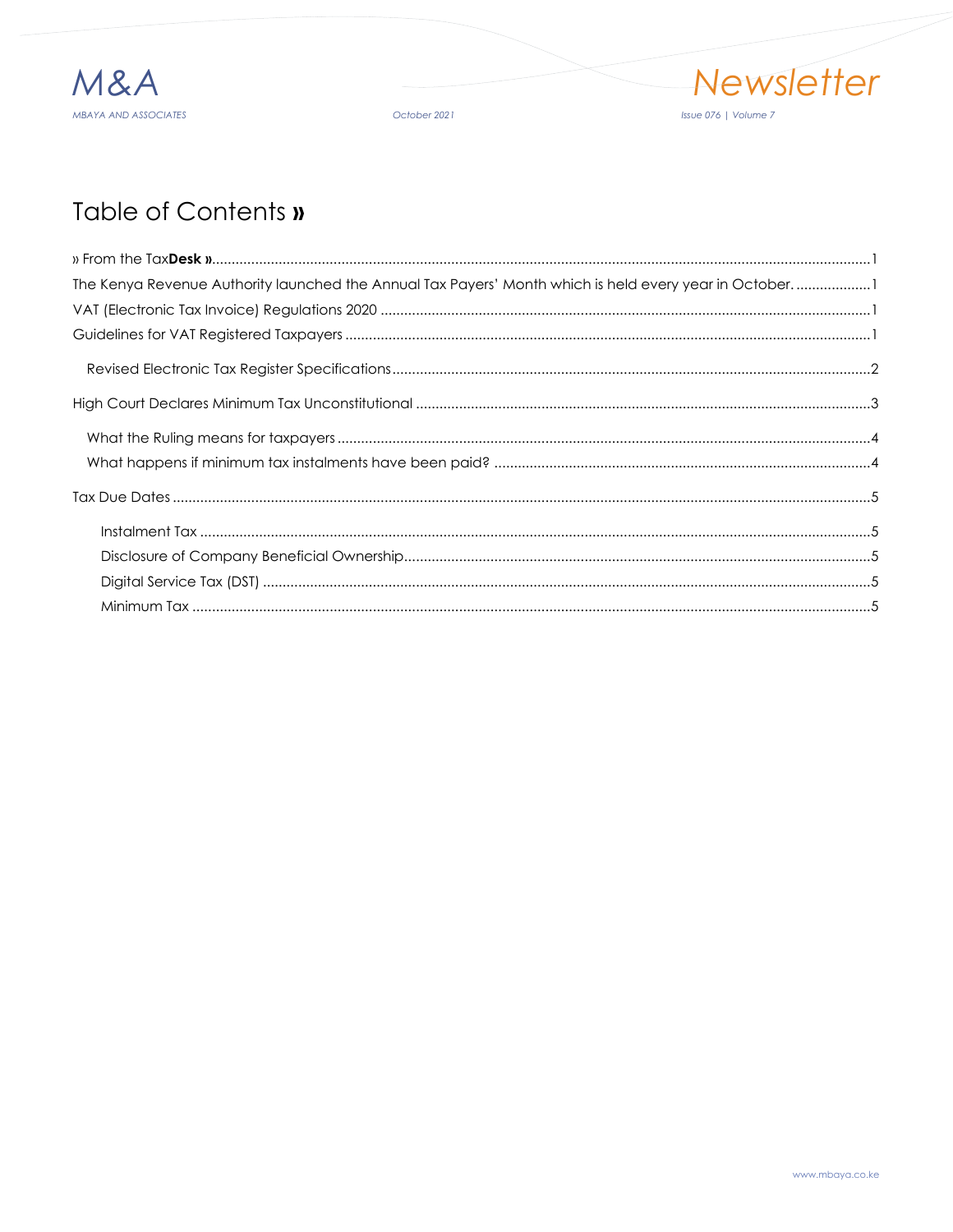

### *» From the TaxDesk »*

### *The Kenya Revenue Authority launched the Annual Tax Payers' Month which is held every year in October.*

The taxman launched the event to celebrate compliant taxpayers for their patriotic act of dutifully remitting their taxes. The event was significant to KRA for having managed to meet and surpass the Financial Year 2020/21 revenue target after eight years wait.

This year's Taxpayers Month is driven by the theme '*Pamoja Twaweza*', which highlights the collective role and contribution of both taxpayers and KRA towards the current socio-economic environment.

During this month of October 2021, KRA will engage in various activities which include, taxpayer appreciation visits, taxpayer education, annual tax summit and Corporate Social Responsibility (CSR) activities.

### *VAT (Electronic Tax Invoice) Regulations 2020*

Kenya Revenue Authority (KRA) wished to inform the public that the roll out of the Electronic Tax Invoice pursuant to the provisions of the Value Added Tax (Electronic Tax Invoice) Regulations, 2020.

The Value Added Tax (Electronic Tax Invoice) Regulations, 2020 were signed by the Cabinet Secretary for the National Treasury and Planning on 10th September 2020 and gazetted on 25th September 2020 vide Legal Notice No. 189 of 2020. The regulations are aimed at facilitating administration of VAT through Electronic Tax Invoice Management.

All VAT registered taxpayers shall thereafter be required to comply with the requirements of the regulations on implementation of the Electronic Tax Invoice within a period of twelve (12) months from the date of the roll out.

The Regulations, took effect from 1st August 2021 and all VAT registered taxpayers are required to comply within a period of twelve (12) months from the date of the roll out; that is, by 31st July 2022.

Where a person is unable to comply within the timelines, they shall apply to the Commissioner for extension of time to comply, which shall not exceed six months, as provided for in the Regulations. The application for extension shall be made thirty (30) days before the expiry of the twelve-month period specified.

### *Guidelines for VAT Registered Taxpayers*

All VAT registered persons are required to comply with the requirements of the Value Added Tax (Electronic Tax Invoice) Regulations, 2020 on implementation of the electronic tax invoice within a period of twelve (12) months from the date of the roll out.

The following Guidelines provide the broad basis for VAT registered taxpayers to comply with the electronic tax invoice requirements:

1. In compliance with the requirements of the Electronic Tax invoice, all VAT registered taxpayers should use a compliant tax register with the following functionalities: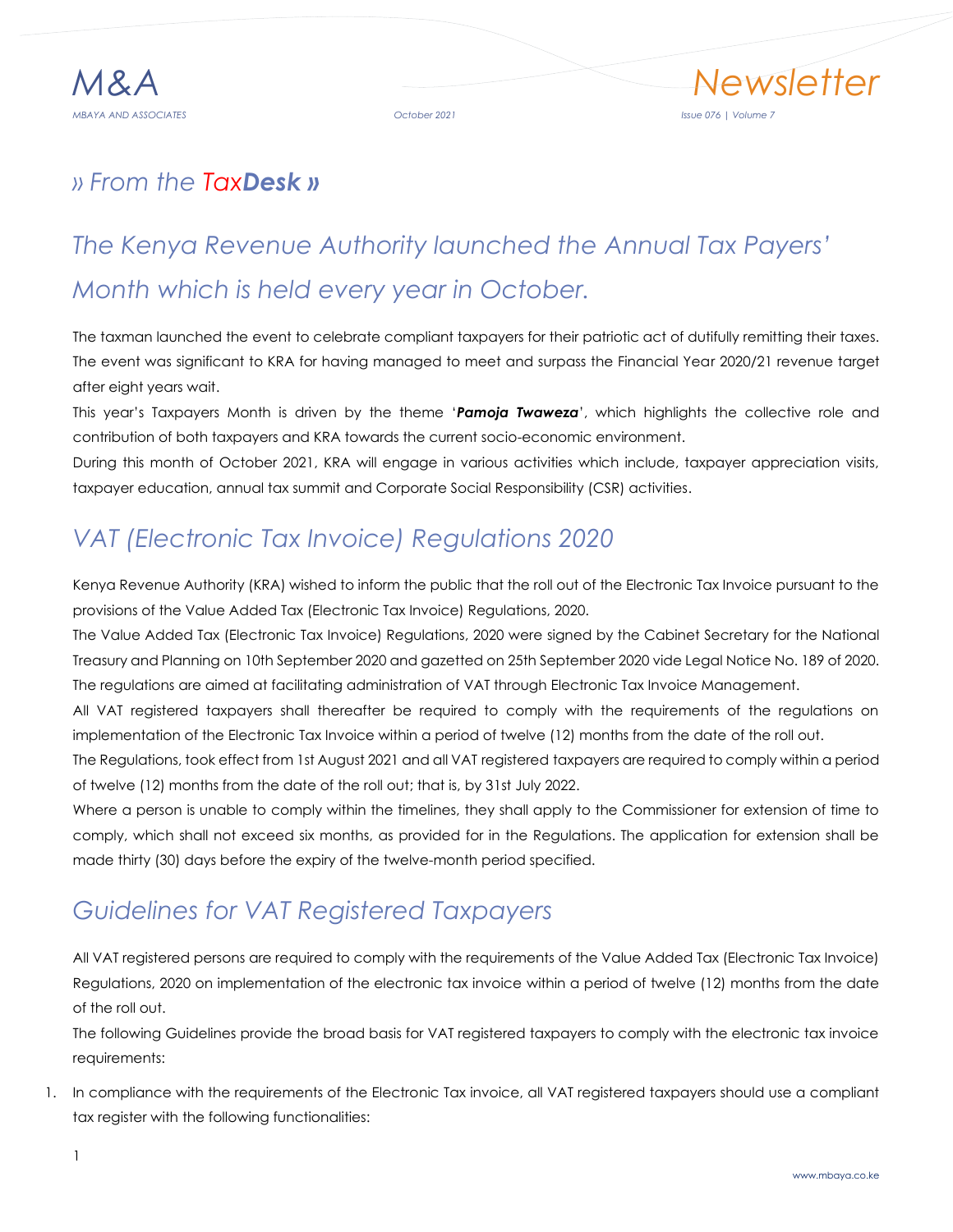*M&A Newsletter MBAYA AND ASSOCIATES October 2021 Issue 076 | Volume 7*

- Check of the invoice details (tax rate, taxable value, total tax and total gross amount) before issuance of the tax invoice to the customer.
- Transmission of the validated tax invoices to KRA over the internet on a real time or near real time basis.
- 2. The list of the approved Electronic Tax Register suppliers and their manufacturers from whom VAT registered taxpayers can obtain the required registers. The list has been published at the KRA website and you can access the list this this link: <https://www.kra.go.ke/en/component/search/?searchword=approved%20ETR%20suppliers&searchphrase=all&Itemid>
- 3. The key features of a valid Electronic Tax Invoice include:
- Buyer PIN: Refers to the PIN of the purchaser. The capture of the buyer's PIN is optional when generating an invoice and is only applicable where the purchaser intends to claim input tax for the VAT paid.

### *NOTE: It is the responsibility of the buyer to provide their PIN details to be captured in the invoice where they intend to claim input tax.*

- Control Unit Serial Number: A unique number issued by KRA to identify each tax register.
- Control Unit Invoice Number: A unique number generated by the tax register upon issuance of each tax invoice.
- Quick Response (QR) Code: To confirm the validity of the tax invoice

Compliant tax registers will have the capability of generating the credit and debit notes referencing the original tax invoice.

### Revised Electronic Tax Register Specifications

| <b>No</b>      | Component                | <b>Minimum Specifications</b>                                                 |
|----------------|--------------------------|-------------------------------------------------------------------------------|
| $\mathbf{1}$   | Central                  | CPU Type: Open                                                                |
|                | Processing Unit<br>(CPU) | CPU Cores: Open                                                               |
| $\mathbf{2}$   | Memory                   | Any combination of RAM/Flash memory                                           |
|                |                          | Any storage media. Minimum Memory Size: 8 GB.                                 |
| 3              | Crypto Memory            | RSA key and serial number issued by TIMS should be stored in secure memory    |
|                |                          | location with manufacturer providing technical details on sufficient measures |
|                |                          | of security. The crypto chip should be FIPS Certified.                        |
| 4              | Display                  | Able to display clear messages                                                |
| 5              | Networking               | To have transmission capability to both the trader system and to TIMS         |
|                |                          | Application. The following are the standards to follow;                       |
|                |                          | Internet (At least two options with GSM as Mandatory for all Types)           |
|                |                          | GSM (3G or 4G) - Mandatory (Removable SIM Card)                               |
|                |                          | Ethernet -- Compliance with the IEEE 802.3 standards. Minimum speed - 10 MBs  |
|                |                          | Wireless -- Compliance with IEEE 802.11 standards                             |
|                |                          | Local Connection -- Any industry standard connection is acceptable (USB,      |
|                |                          | serial, Ethernet, Bluetooth, SD cards, etc.)                                  |
| 6              | Clock                    | RTC (Internal Clock) -- Mandatory                                             |
| $\overline{7}$ | OS & Fiscal              | $OS - Any$                                                                    |
|                | Database                 | Database-Encrypted/Protected and documented by Manufacturer                   |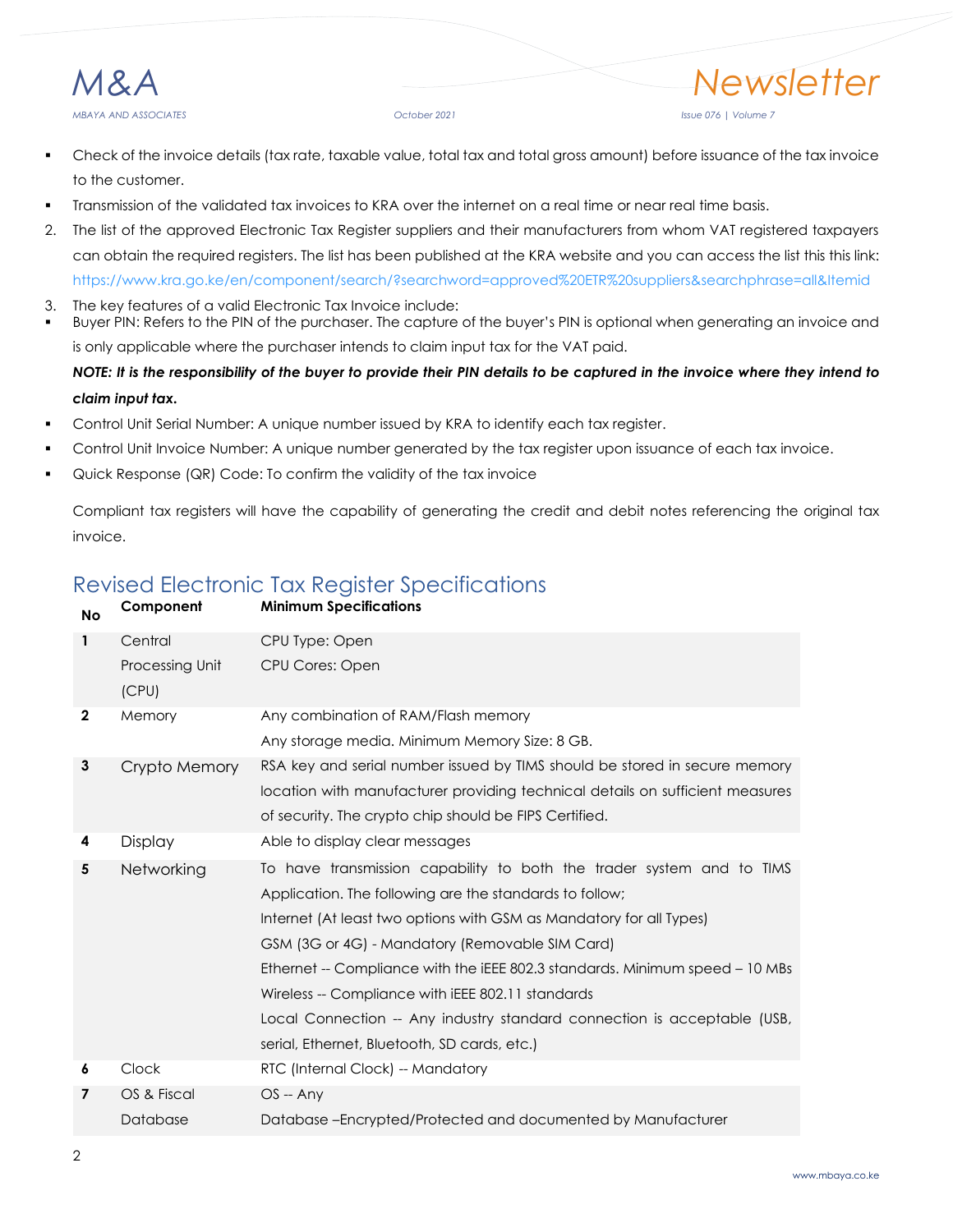

| 8  | Power Supply     | Appropriate for Kenya's Mains power                                              |
|----|------------------|----------------------------------------------------------------------------------|
| 9  | <b>UPS</b>       | Internal rechargeable battery of sufficient capacity to protect data from power  |
|    |                  | interruptions                                                                    |
| 10 | Environmental    | Commercial temperature: 0 to 70°                                                 |
|    | Specifications   | Extended temperature: 20 to 70°                                                  |
|    |                  | Industrial temperature: 40 to 85°                                                |
| 11 | Cabinet / Case   | Case should be protected by a visible seal that should prevent opening the       |
|    |                  | case without visibly destroying the seal                                         |
| 12 | OS Update        | Operating System Updates: Optional Over the Air                                  |
|    |                  | PKI Certificate, Key Pairs & Security Updates: Over the Air                      |
|    |                  | HS Code Table: Over the Air from Manufacturer System                             |
|    |                  | VAT Table: Over the Air from Manufacturer System                                 |
|    |                  | SSL update: Manufacturer responsible for updates                                 |
| 13 | <b>Technical</b> | Only by Authorized Technicians by breaking the SEAL and documenting service      |
|    | Intervention     | in Dedicated Service Booklet.                                                    |
| 14 | User API         | API documentation should be made available to KRA in all cases where control     |
|    |                  | unit is an external device to trader's system. In embedded cases, no API exists. |
| 15 | PKI (Public Key  | Control unit should be PKI enabled/ready. RSA encryption should be performed     |
|    | Infrastructure)  | in such a way as to meet encryption/decryption algorithms used in TIMS server    |
|    | integration      | side.                                                                            |
|    |                  |                                                                                  |

### *High Court Declares Minimum Tax Unconstitutional*

On 20th September 2021, the High Court of Kenya delivered a judgement in the case of Stanley Waweru- Chairman & 3 others (Suing as Officials of Kitengela Bar Owners Association) v National Assembly & 2 others, Constitutional Petition Nos. E005 of 2021 (Consolidated with petition No 1. of 2021).

In this judgement, the High Court declared that the 'minimum tax' provisions in the Kenya Income Tax Act to be unconstitutional. This Petitioners in the case had sought a declaration that Sec (12D) of the Income Tax Act which imposed a 'minimum tax' was unconstitutional for the following reasons:

- Minimum tax does not fall within the category of taxes that can be imposed by the National Government as per the Constitution;
- Minimum tax contravenes the principle of fairness and just sharing of the burden of taxation as embraced by the Constitution;
- Minimum tax is discriminatory in nature;
- Minimum tax is riddled with ambiguity, uncertainty and contradictions contrary to principles of taxation;
- Minimum tax infringes on the right to property and economic and social rights provided for in the Constitution; and,
- The same being a money bill, the senate ought to have been involved in its enactment.

*M&A Newsletter*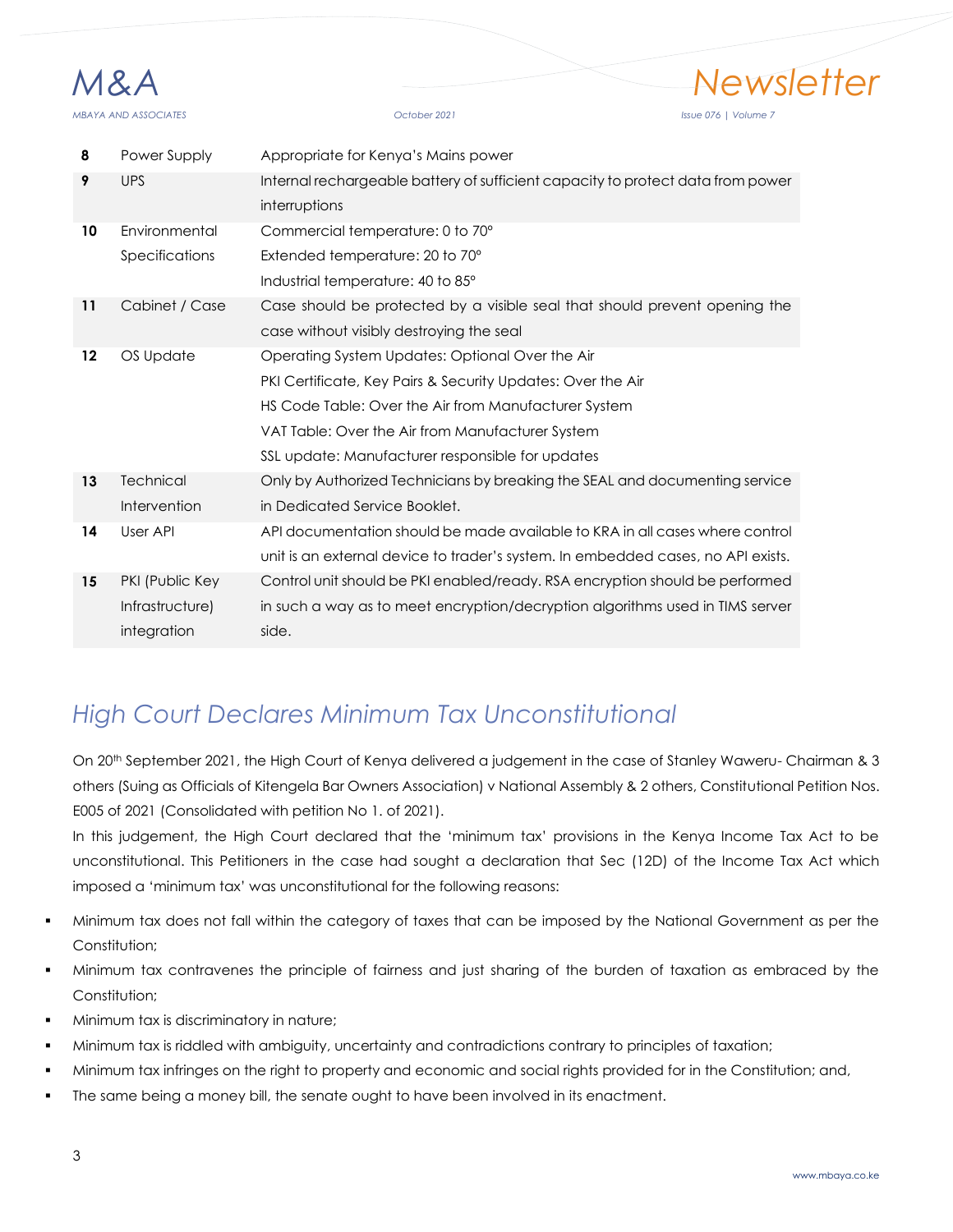## *M&A Newsletter*

### *MBAYA AND ASSOCIATES October 2021 Issue 076 | Volume 7*

The Petitioners also sought a declaration that the minimum tax 'guidelines' issued by the KRA were null and void for failure to comply with the Statutory Instruments Act.

The Court made a finding that minimum tax did lend itself to a possibility of double taxation.

Further, it also noted that people who genuinely make losses will be forced to fall back on their capital in order to pay minimum tax while those who make profits will be paying income tax from their profits.

Such a system cannot be said to be fair and equitable as envisaged by the Article 201(b)(i) and (ii) of the Constitution. The Court was also of the view that taxpayers genuinely in a loss-making position run the risk of being sacrificed at the altar of taxpayers who dishonestly conceal their profits. It took issue with the National Assembly and Kenya Revenue Authority's ("KRA") approach of subjecting everyone with the exceptions of a few to minimum tax instead of putting systems to detect the dishonest entities.

This was found to be a contravention of the right to dignity as enshrined in Article 28 of the Constitution as it fails to take into consideration the circumstances under which taxpayers find themselves in a loss-making position.

In so far as the issue on minimum tax not qualifying as an income tax as envisaged by Sec (3) and (15) of the Income Tax Act given that it is a tax on the gross turnover and not on gains or profits, the Court held that Sec (12D) which provided for minimum tax is a *non obstante* provision (provision commencing with "Notwithstanding any other provision of this Act…") and as such, in cases of conflict with other provisions of the Income Tax Act, it takes precedent.

The Court also took the view that Sec (12D) of the Income Tax Act is not unlawful merely because of it being an alternative to corporate tax as long as the same is in accordance to the Constitution. More so, given that the Legislature has the power to legislate based on the policies of the day.

The Court also disagreed with the petitioners on the issue of Minimum tax being discriminatory as well as the assertion that Senate should have been involved by dint of it being a money bill.

In regards to the minimum tax guidelines, the Court also held that they were non-compliant with the Statutory Instruments Act which requires public participation and tabling of the Guidelines before the National Assembly.

### What the Ruling means for taxpayers

The decision by the Court means that the minimum tax provisions in the Income Tax Act are no longer enforceable. KRA had intentions to appeal the case but in the absence of the Court of Appeal providing a stay of the judgement, taxpayers will not be required to pay any 'minimum tax'.

This is a welcome reprieve to the business community more so to taxpayers in a loss-making position who otherwise would have had to pay from their capital or reserves (or borrow) to meet their minimum tax obligations.

### What happens if minimum tax instalments have been paid?

This ruling follows a court injunction issued on April 2021. The injunction barred the KRA from implementing the minimum tax.

As a result of the injunction, the KRA issued a notice indicating that taxpayers that will have paid the tax will have the amount available as a credit should the minimum tax provisions and related guidelines be declared null and void. As a result:

Taxpayers in a tax paying position for 2021, can utilize the minimum tax paid to offset the corporate income tax for the year.